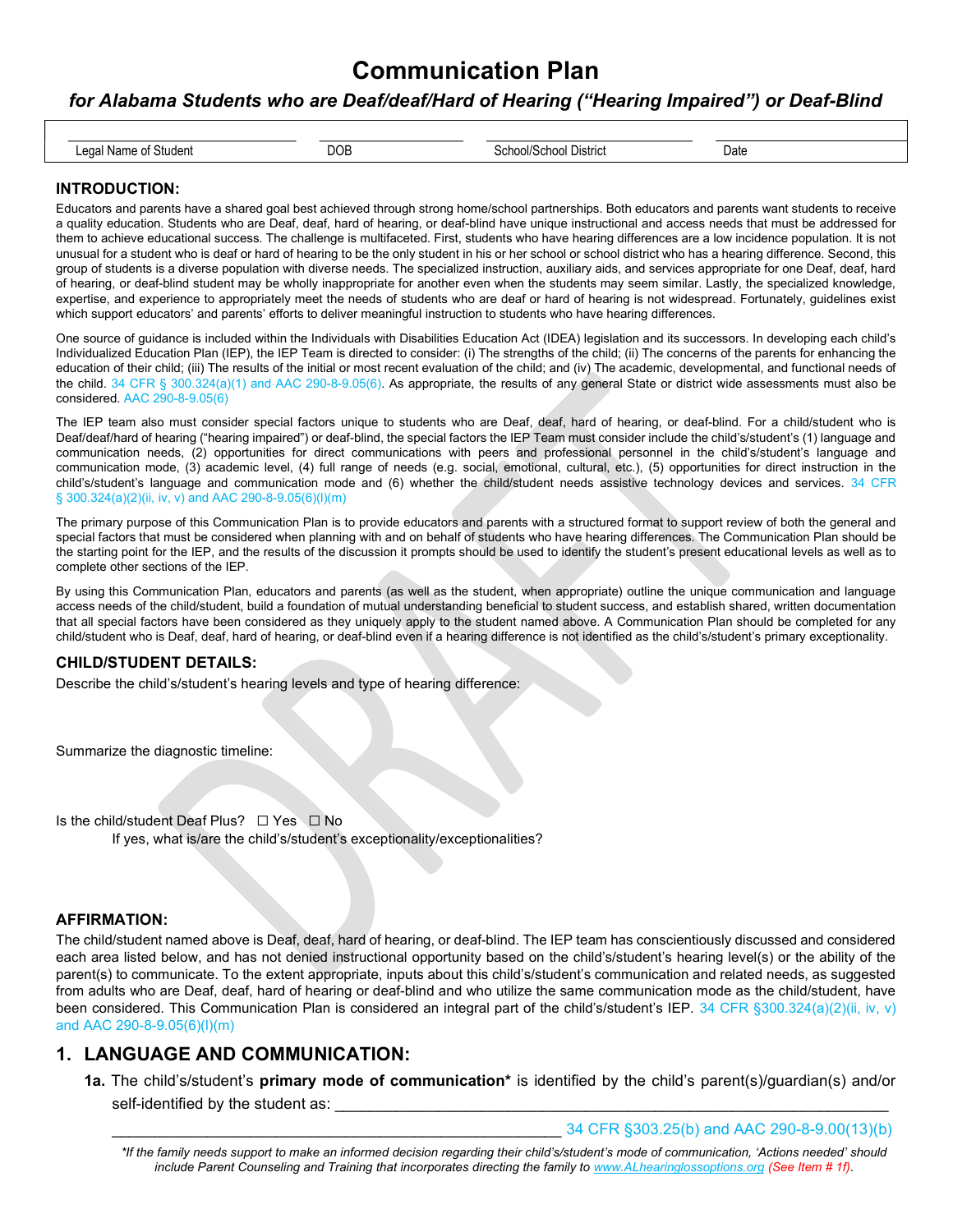## for Alabama Students who are Deaf/deaf/Hard of Hearing ("Hearing Impaired") or Deaf-Blind

|        | 1b. The child's/student's primary language is one or more of the following. (Check all that apply.)                                   |        |                   |                                                                         |
|--------|---------------------------------------------------------------------------------------------------------------------------------------|--------|-------------------|-------------------------------------------------------------------------|
|        | <b>Receptive</b>                                                                                                                      |        | <b>Expressive</b> |                                                                         |
| ⊔      | Listening to Spoken American English                                                                                                  | □      |                   | Spoken American English                                                 |
| ⊔      | American Sign Language                                                                                                                | ⊔      |                   | American Sign Language                                                  |
| □      | Other Native Language (Spanish, German, etc.);<br>Specify the language:                                                               | $\Box$ |                   | Other Native Language (Spanish, German, etc.);<br>Specify the language: |
|        | Is the language spoken or signed?                                                                                                     |        |                   | Is the language spoken or signed?                                       |
| $\Box$ | Combination of two or more languages                                                                                                  | □      |                   | Combination of two or more languages                                    |
| □      | No formal language emerging or established                                                                                            | $\Box$ |                   | No formal language emerging or established                              |
|        | Describe, including explanation of multiple languages, if necessary:                                                                  |        |                   |                                                                         |
|        |                                                                                                                                       |        |                   |                                                                         |
|        |                                                                                                                                       |        |                   |                                                                         |
|        |                                                                                                                                       |        |                   |                                                                         |
|        | 1c. The child's/student's primary mode of communication is implemented using one or more of the following:<br>(Check all that apply.) |        |                   |                                                                         |
|        |                                                                                                                                       |        |                   |                                                                         |
|        | Receptive                                                                                                                             |        |                   | <b>Expressive</b>                                                       |
|        | □ American Sign Language                                                                                                              |        |                   | □ American Sign Language                                                |
| $\Box$ | Listening - Following Auditory/Oral<br>Method(s)                                                                                      |        | $\Box$            | Speaking/Spoken Language                                                |
| ⊔      | Listening - Following Auditory-Verbal                                                                                                 |        | □<br>$\Box$       | Fingerspelling<br>Written English                                       |
|        | Principles                                                                                                                            |        |                   | Tactile Sign Language                                                   |
| ⊔      | Fingerspelling                                                                                                                        |        | ∐<br>$\Box$       | <b>Signing Exact English</b>                                            |
| ш      | Speech reading                                                                                                                        |        | ◘                 | <b>Signed English</b>                                                   |
| ப      | <b>Written English</b>                                                                                                                |        | $\Box$            | Cued Speech/Cued English                                                |
| ⊔      | Tactile Sign Language                                                                                                                 |        | □                 | Augmentative and Alternative                                            |
| ⊔      | <b>Signing Exact English</b>                                                                                                          |        |                   | Communication (AAC) Device                                              |
| ⊔      | Signed English                                                                                                                        |        | □                 | Conceptual signs (Pidgin Signed English or                              |
| ⊔      | <b>Cued Speech/Cued English</b>                                                                                                       |        |                   | Conceptually Accurate Signed English)                                   |
| □      | Conceptual signs (Pidgin Signed English or                                                                                            |        | П                 | <b>Touch Cues</b>                                                       |
|        | Conceptually Accurate Signed English)                                                                                                 |        | ப                 | Picture symbols/pictures/photographs                                    |
| ப      | <b>Touch Cues</b>                                                                                                                     |        |                   | Gestures                                                                |
| ⊔      | Picture symbols/pictures/photographs                                                                                                  |        | ப                 | No emerging formal language                                             |
| ⊔      | Gestures                                                                                                                              |        | ப                 | Combination of two or more languages                                    |
| ⊔      | No emerging formal language                                                                                                           |        | □                 | Other                                                                   |
| ⊔      | Combination of two or more languages                                                                                                  |        |                   |                                                                         |
| ⊔      | Other                                                                                                                                 |        |                   |                                                                         |
|        | Describe, including explanation for multiple modes of communication, if necessary:                                                    |        |                   |                                                                         |
|        |                                                                                                                                       |        |                   |                                                                         |
|        |                                                                                                                                       |        |                   |                                                                         |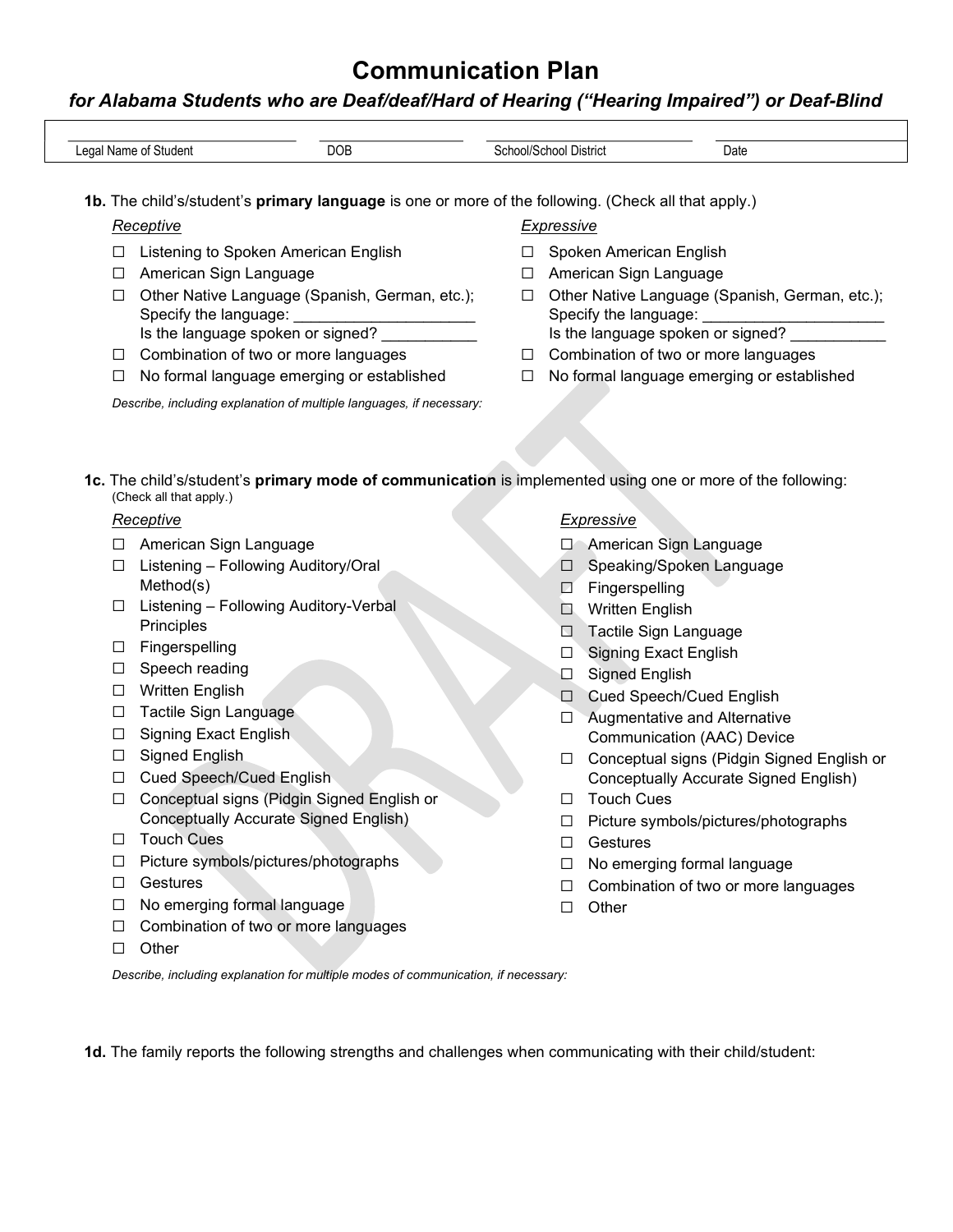#### for Alabama Students who are Deaf/deaf/Hard of Hearing ("Hearing Impaired") or Deaf-Blind

| Studen <sup>®</sup><br>$\sim$<br>. | $\neg$ $\wedge$ r.<br>,,<br>. | <b>Jistric</b> | Date<br>. |
|------------------------------------|-------------------------------|----------------|-----------|

- 1e. Based on data from annual multidisciplinary evaluations and assessments, describe the child's/student's language and communication skills. Please include all data relevant to the child's/student's mode(s) of communication (e.g., receptive and expressive language abilities, including vocabulary/semantics, syntax, morphology, and pragmatics; auditory skill development; speech recognition in quiet and in noise; benefit from speech reading; sign language skill development, written language abilities; articulation; etc. - as appropriate). 34 CFR §300.304(b) and AAC 290- 8-9-.02 (d, l) Conduct of Evaluation, variety of tools and strategies, not use single measure or assessment
- 1f. Are any supports needed to increase parent(s) understanding of the child's/student's language and communication needs, the proficiency of parent(s) and family members in communicating with the child/student in the child's/student's communication mode (defined at 1a), and/or the parent(s) ability to make an informed decision regarding their child's/student's mode of communication? 34 CFR §300.34(c)(8)(i, iii) and AAC 290-8-9.07(5) Parent Counseling and Training

Considerations:

### Action(s) Needed Regarding Language and Communication Factors

List:

- 2. OPPORTUNIES FOR DIRECT COMMUNICATION WITH PEERS AND PROFESSIONAL PERSONNEL IN THE CHILD'S/STUDENT'S LANGUAGE AND MODE OF COMMUNICATION
	- 2a. Does the child/student use the same language and mode of communication at home, at school, and in the community? □ Yes □ No

Describe:

- 2b. Describe the opportunities for, and limitations to direct, two-way communication between the child/student and adults in the school environment outside of the instructional setting.
- 2c. Describe the opportunities for, and limitations to direct, two-way communication between the child/student and peers in the school environment. Consider both peers who use the same mode of communication and language as the child/student and peers who do not.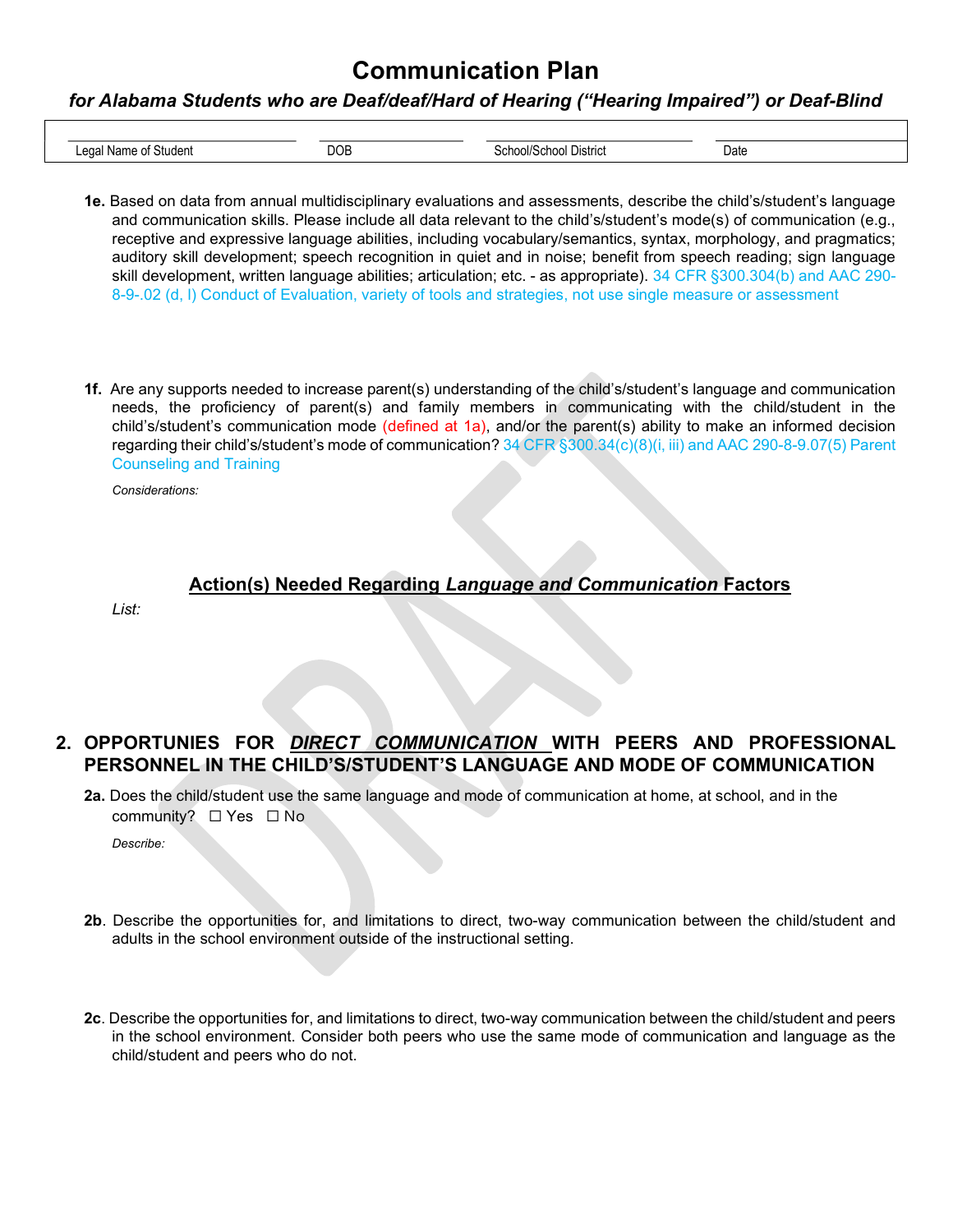#### for Alabama Students who are Deaf/deaf/Hard of Hearing ("Hearing Impaired") or Deaf-Blind

| $\sim$<br>studer <sup>.</sup><br>Y.<br>. | ℩⊨<br>$\sim$ $\sim$ $\sim$ | stric | Date |
|------------------------------------------|----------------------------|-------|------|

2d. Describe the child's/student's need for (1) adult role models who are deaf, hard of hearing, or deaf-blind and use the same communication mode(s) as the child/student and (2) peer group(s) in sufficient numbers of children/students who are deaf or hard of hearing and use the same communication mode and/or language as the child/student. Document who on the team will be responsible for arranging for adult role model connections and opportunities to interact with peers who also have hearing differences. 34 CFR §300.324(a)(2)(iv) and AAC 290-8- 9.05(6)(l)

Opportunities considered:

### Action(s) Needed Regarding Opportunities for Direct Communication Factors

List:

### 3. ACADEMIC LEVEL

["Unless the language levels of deaf [or hard of hearing] children are within 1 or 2 years of the levels of those in the regular class in which they are placed, they are virtually cut off from the entire verbal input process that is basic to educational experiences." McConkey Robbins (2000)]

3a. Using data from annual multidisciplinary evaluations and assessments (see also 1e) in addition to general State or district wide assessments, consider the child's/student's academic level and the language and communication supports necessary for the child/student to access and make progress in the curriculum as well as to acquire grade-level academic skills and concepts of the general education curriculum in the general education setting.

Select One:

☐ The student has the language and communication necessary to acquire grade-level academic skills and concepts in the general education setting. The following supports are needed to continue proficiency in grade-level academic skills and concepts of the general education curriculum and maintain annual progress. (Particular attention to reading and written language skills is recommended). Describe:

 $\Box$  The student requires supports to increase proficiency in communication language, literacy, and/or written language skills to achieve grade-level academic skills and concepts of the general education curriculum and account for accelerated progress needed to close skill gaps with peers who have typical hearing levels. Describe:

☐ The student requires supports to increase proficiency in communication language, literacy, and/or written language skills. The student is working toward the Alabama Alternate Achievement Standards. The goals and benchmarks established for the student should be appropriately ambitious and include opportunities to achieve challenging objectives.

Describe: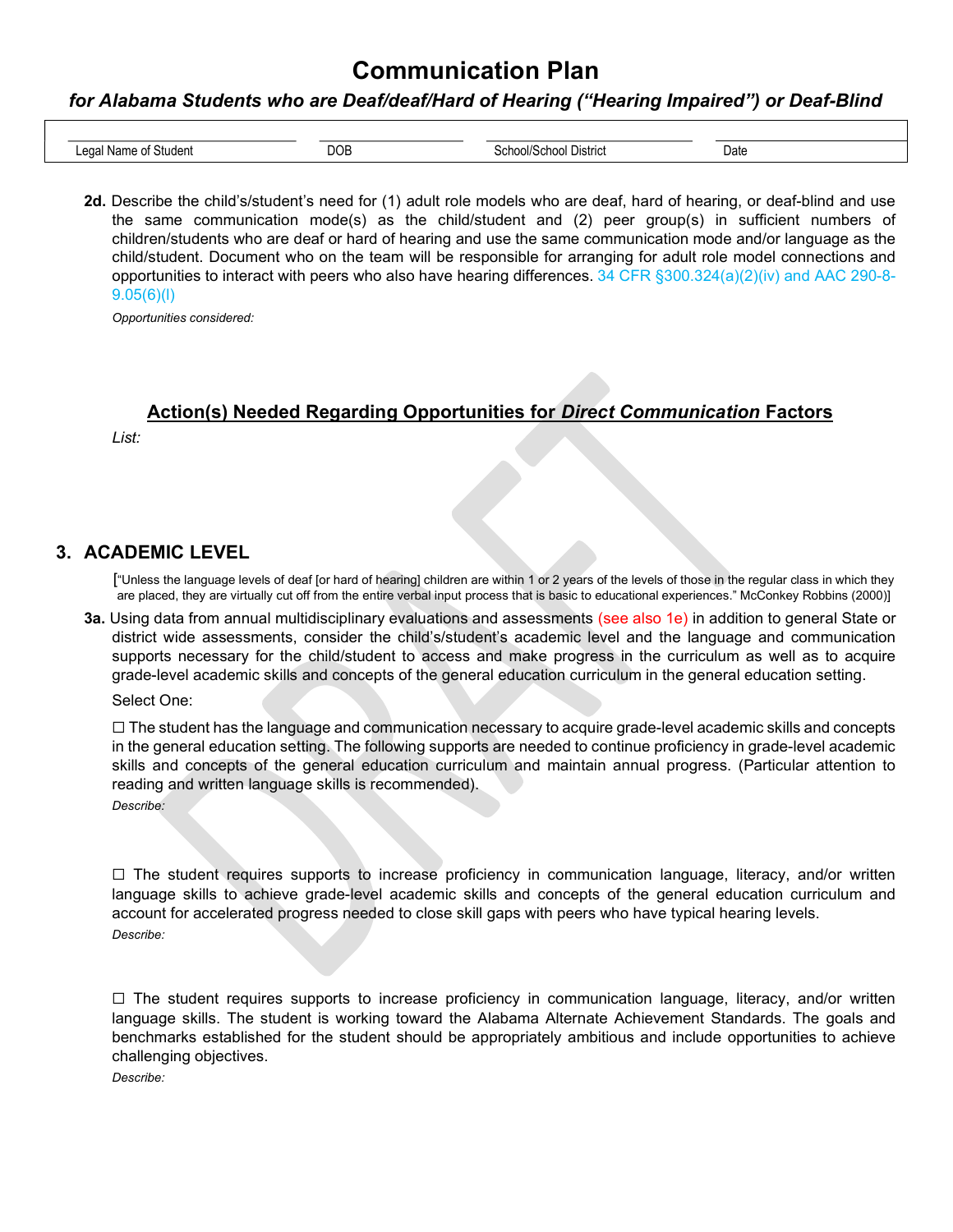#### for Alabama Students who are Deaf/deaf/Hard of Hearing ("Hearing Impaired") or Deaf-Blind

| Studen<br>$\sim$<br>. .<br>. | $n \cap$<br>∟טש | <br>$\sim$ | Date |
|------------------------------|-----------------|------------|------|

3b. In addition to academic instructional needs, a child/student who is deaf, hard of hearing, or deaf-blind possesses instructional needs that result from the child's/student's hearing difference. Although not included in the general education curriculum, IDEA directs that these developmental and functional instructional needs also be addressed. When knowledge and skills are developed in exceptionality specific domains, children/students are better able to access the general education curriculum and be full participants in the classroom and school.  $34$  CFR § 300.39(b)(3) and AAC 290-8-9.00(21)(b)(3) adapting content, methodology, or delivery of instruction, 34 CFR § 300.39(b)(3)(i) and AAC 290-8-9.00(21)(b)(3)(i) address unique needs, [ADA Title II 28 CFR §. 35.160(a)(1)].

Identify the child's/student's developmental and functional instructional needs that arise from the child's/student's hearing difference (e.g., self-advocacy, self-determination, self-awareness, support networks, community resources, career education, visual and auditory technologies, using interpreters or transliterators, management of auditory/listening fatigue, communication repair skills, etc.)

3c. How will the student's progress be comprehensively monitored to insure appropriate annual progress (a minimum of 1 month's progress in one month's time unless the student is working toward Alabama Alternate Achievement Standards)? What evaluations and assessments must be included (see also 1e), which team member will complete the evaluations or assessments and when? 34 CFR §300.304(b) and AAC 290-8-9-.02 (d, l) Conduct of Evaluation, variety of tools and strategies, not use single measure or assessment

Considerations:

### Action(s) Needed Regarding Academic Level Factors

List:

### 4. FULL RANGE OF NEEDS

4a. Nonacademic and extracurricular school services and activities in which the child/student participates have been identified and will be presented with effective and fully accessible communication. Consideration of the entire school day (e.g., recess, lunch, routine daily public address announcements, assemblies, field trips, clubs, athletic teams etc.), daily transition times (e.g., arrival, dismissal, change of classes, etc.), and what the student needs for communication that is as effective as what peers who have typical hearing levels receive in all activities will allow more complete and meaningful educational benefits for the student. 34 CFR § 300.324(a)(2)(iv,v) and AAC 290-8-9.05(6)(l)(m) Communication, Assistive Technology; 34 CFR § 300.107 and AAC 290-8-9.07(3)(a) Non-academic services, 34 CFR § 300.117 and AAC 290-8-9-.06(2) Non-academic settings, [ADA Title II 28 CFR § 35.104 (1)], [ADA Title II 28 CFR § 35.160(a) (1)].

Issues considered:

4b. How will the student be effectively communicated with during emergency situations such as fire alarms, practice drills, tornado alerts, lockdowns, etc.?

Issues considered: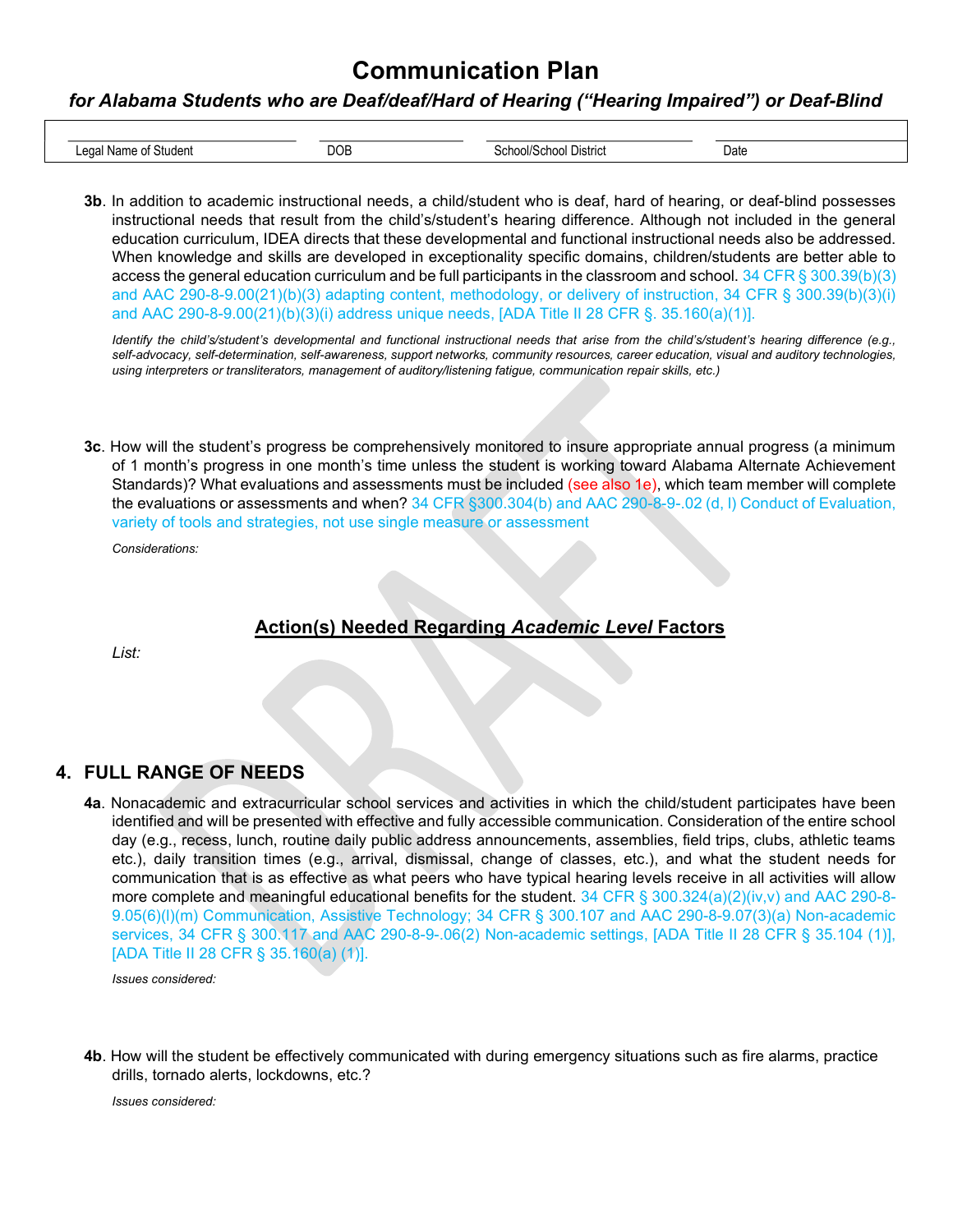### for Alabama Students who are Deaf/deaf/Hard of Hearing ("Hearing Impaired") or Deaf-Blind

| $\sim$<br>м.<br>. | C | Date<br>. |
|-------------------|---|-----------|

### Action(s) Needed Regarding Full Range of Needs Factors

List:

### 5. OPPORTUNITIES FOR DIRECT INSTRUCTION

5a. An accurate and complete explanation of all the educational options along the continuum of education placements available for the child/student has been provided to the parent(s). Discussion should include both Local Education Agency (LEA) resources and programs as well as special schools for students who are deaf, hard of hearing, or deaf-blind [e.g., Alabama Institute for Deaf and Blind (AIDB), Woolley Institute for Spoken-Language Education (WISE), etc.] 34 CFR § 300.115 and 290-8-9.06(3) Continuum of alternative placements; 34 CFR § 300.327, 34 CFR § 300.501(c), and AAC 290-8-9-.06(1)(a) Parents must be members of any group making placement decisions.

Placements explained:

Describe how the placement options impact the child's communication access and educational progress in light of the child's/student's language and communication mode:

5b. The teachers, interpreters, related service providers, and other special instructional personnel providing services and auxiliary aids outlined in this Communication Plan must have demonstrated proficiency in and ability to accommodate for the child's/student's primary communication mode and language, implement the child's/student's primary communication mode and language with fidelity, and communicate effectively. 34 CFR § 300.39(b)(3) and AAC 290-8-9.00(21)(b)(3) adapting content, methodology, or delivery of instruction, 34 CFR § 300.39(b)(3)(i) and AAC 290-8-9.00(21)(b)(3)(i) address unique needs, [ADA Title II 28 CFR §. 35.160(a)(1)].

Write a statement of the strengths and challenges related to this consideration. Include information regarding certification(s), training, and experience specific to the child's/student's communication mode and language:

5c. Are supports needed to increase staff/personnel understanding of the child's/student's language and communication needs and/or the proficiency of staff/personnel in communicating with the child/student using the child's/student's mode of communication and primary language? 34 CFR § 300.320(a)(4) and AAC 290-8-9.05(6)(c) Supports for Personnel

Write a statement of the strengths and challenges related to this consideration. Include information regarding opportunities and need for professional development training, in-service training, mentoring, etc. specific to the impact hearing differences have on educational performance and outcomes and/or the child's/student's communication mode and/or language:

## Action(s) Needed Regarding Opportunities for Direct Instruction Factors

(Note: Support for Personnel Planning is a related service separate and distinct from direct service minutes provided to the child/student):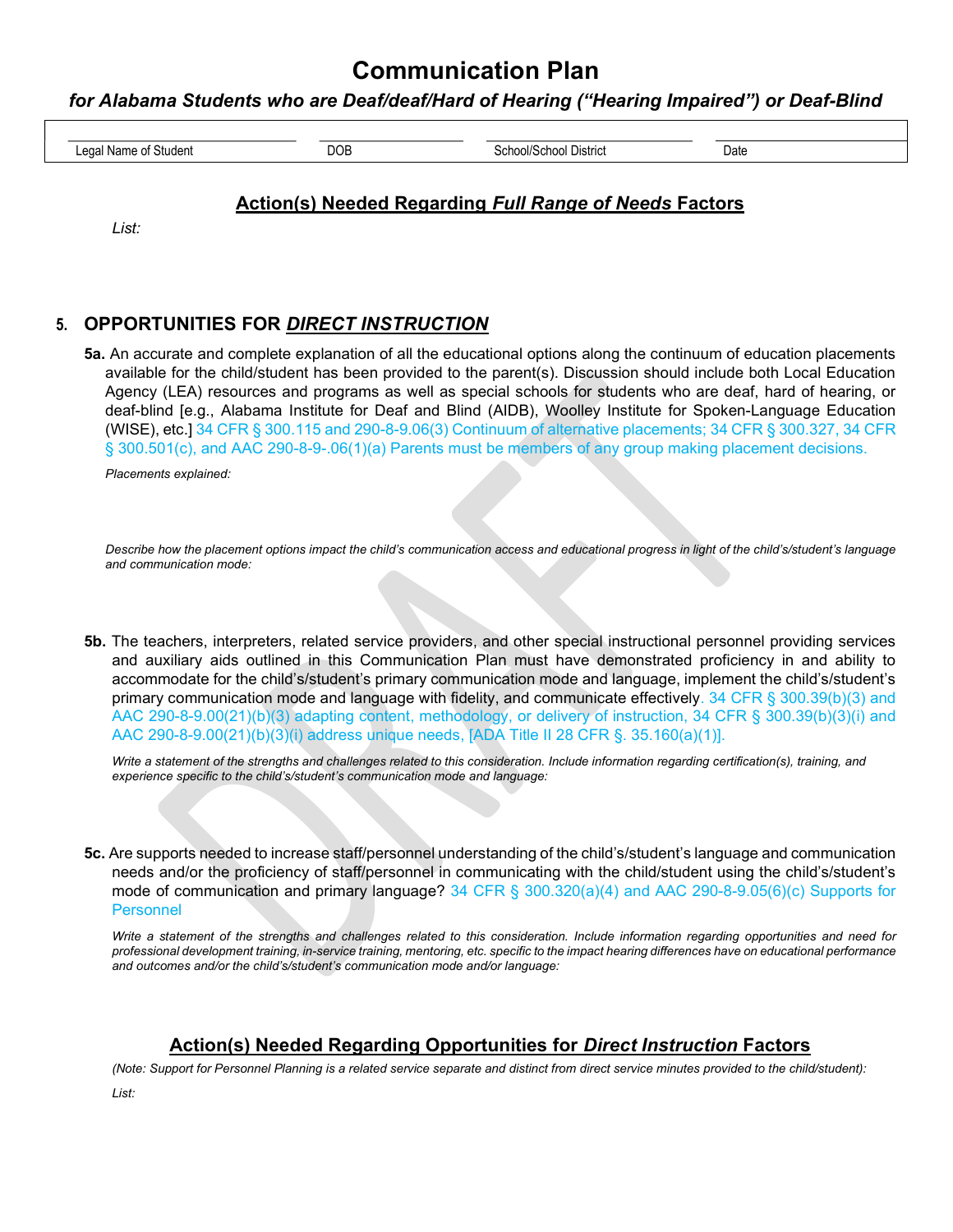#### for Alabama Students who are Deaf/deaf/Hard of Hearing ("Hearing Impaired") or Deaf-Blind

Legal Name of Student Date COB COB School/School District Date Date Date

### 6. ASSISTIVE TECHNOLOGY, AUXILIARY AIDS, AND SERVICES

In November 2014, the U.S Department of Justice and the U.S. Department of Education issued the document "Frequently Asked Questions on Effective Communication for Students with Hearing, Vision, or Speech Disabilities in Public Elementary and Secondary Schools" (DOJ-DOE FAQ). This document reflects many of the questions parents, families, teachers, service providers, and administrators may have regarding the communication needs of students who are deaf or hard of hearing and clarifies the interplay between the regulatory requirements outlined by IDEA, Section 504 of the Rehabilitation Act of 1973 (Section 504), and the Title II of the Americans with Disabilities Act (ADA).

Schools must not wait for a child/student or the child's/student's family to request assistive technology, auxiliary aids, or services before acting. IDEA establishes that schools have a responsibility to determine whether a child/student needs assistive technology devices and services [34 CFR §300.324(a)(2)(ii, iv, v) and AAC 290-8-9.05(6)(l)(m)]. The DOJ-DOE FAQ document provides additional guidance, delineating the fact that, while IDEA establishes a basic floor for consideration of assistive technology, auxiliary aids, and services needs, meeting IDEA requirements may be necessary, yet insufficient to meet all obligations with respect to the communication access needs of individuals who are Deaf, deaf, hard of hearing, or deaf-blind. Congress also found that "…research and experience has demonstrated that the education of children with disabilities can be made more effective by - …supporting the development and use of technology, including assistive technology devices and assistive technology services, to maximize accessibility for children with disabilities  $[20$  US Code §1400(c)(5)(H)]".

This section of the Communication Plan draws from guidance provided by both IDEA and the DOJ-DOE FAQ. The team will consider not only communication-accessible academic instruction, but all school services and programs across the entire school day, daily transition times, and extracurricular activities to ensure effective communication access. 34 CFR § 300.324(a)(2)(vi, v) and AAC 290-8-9.05(6)(I)(m); 34 CFR § 300.34 and AAC290-8-9.00(18); 34 CFR § 300.105, 34 CFR § 300.5-.6 and AAC 290-8-9.07(6); 34 CFR § 300.107 and AAC 290-8-9.07(3)(a); 34 CFR § 300.117 and AAC 290-8-9-.06(2); 34 CFR § 300.101 and AAC 290-8-9-.05(1)(b), ADA Title II 28 CFR 35.104(1), DOJ-DOE FAQ, p. 7

6a. Does the student require auxiliary aids and services such as qualified interpreters or transliterators, notetakers, transcription/captioning services, hearing assistive technology, etc., to achieve communication that is as effective as communication for individuals without disabilities? □ Yes □ No

Describe the assessment(s) employed to determine whether the child/student needs assistive technology(ies), auxiliary aids, or services.:

Please explain how the IEP Team is ensuring the student is receiving communication that is as effective as what nondisabled peers are receiving and specify what auxiliary aids and services the student is receiving.

In the case of interpreters, transliterators, notetakers, and transcription/captioning services, explain how student readiness for mediated communication was established.

In the case of hearing assistive technology, include inputs from a qualified pediatric educational audiologist who specializes in the child's technology and communication mode. (Educational Audiologists are singularly qualified to select, fit and verify hearing assistive technology.)

In all cases, explain the assessments used to verify effective communication.

6b. "The school must honor the individual's choice unless the school can prove that an alternative auxiliary aid or service provides communication that is as effective as that provided to students without disabilities and affords an equal opportunity to participate in and benefit from the service, program, or activity." DOJ-DOE FAQ, p. 9

Are the auxiliary aids and services provided by the school primarily based on the preference(s) of the child/student or his/her parents/guardians? DOJ-DOE FAQ, p. 19 ☐ Yes ☐ No ☐ Not Applicable

If yes, please document informed decision making by describing the options considered and the reasons the child/student/family provided for their preference. This explanation can include the reasoning for declining a recommended auxiliary aid or service.

If no, explain. (i.e. the family requires Parent Counseling and Training to formulate a preference [See Item 1f] or the school can demonstrate that the auxiliary aid or service preferred by the child/student or his/her parents/guardians [please list below] would result in a fundamental